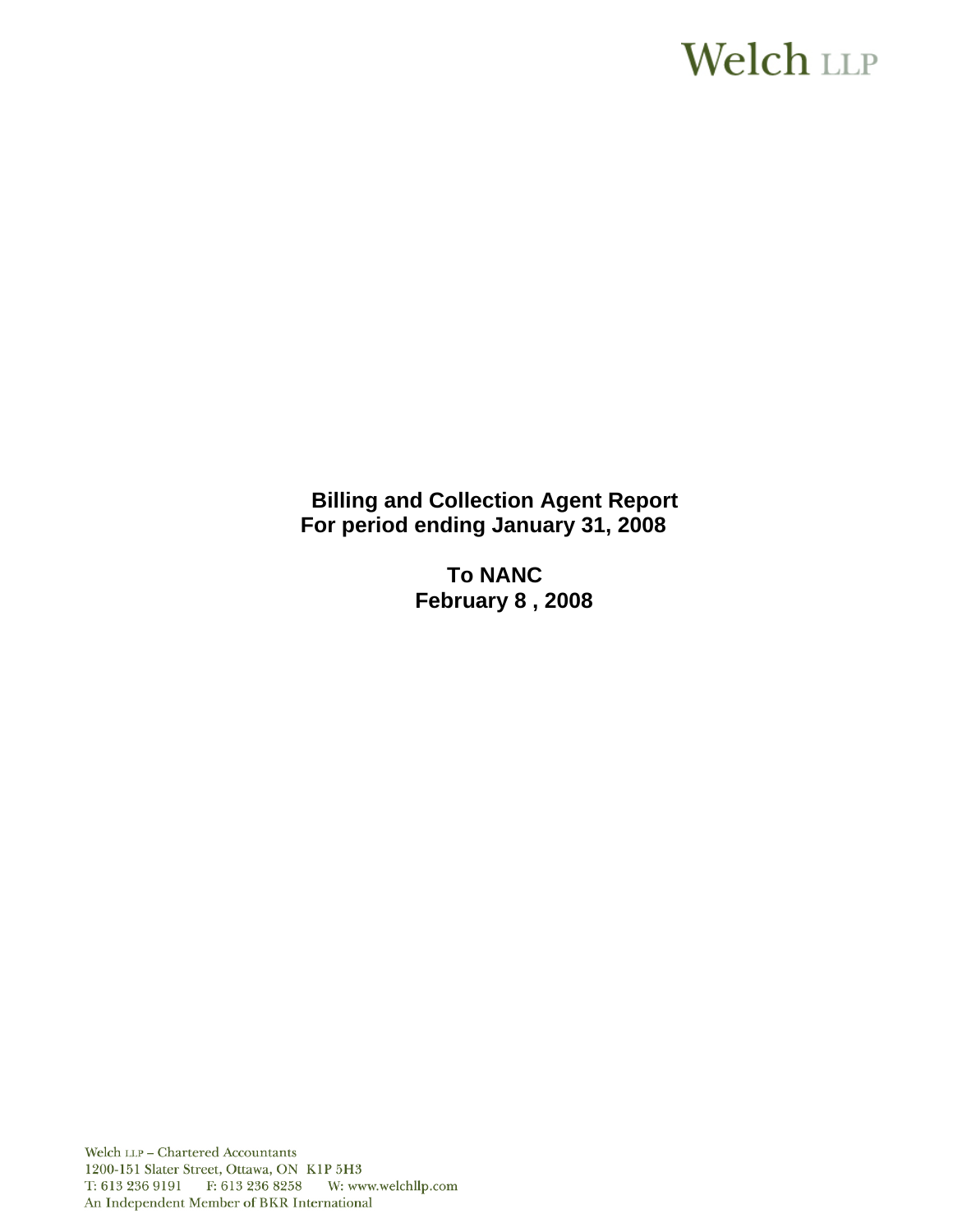## **NANPA FUND STATEMENT OF FINANCIAL POSITION January 31, 2008**

| <b>Assets</b>                                              |           |            |
|------------------------------------------------------------|-----------|------------|
| Cash Balance in bank account                               | \$        | 68,283     |
| Dreyfus Government Cash Management Fund                    |           | 4,196,000  |
| Receivable from US Carriers                                | 204,589   |            |
| Receivable from Canada                                     | 5,910     |            |
| Receivable from Caribbean countries                        | 1,110     |            |
| Receivables forwarded to FCC for collection (Over 90 days) | 180,343   |            |
| Allowance for uncollectible accounts                       | (285,000) | 106,952    |
| Interest receivable                                        |           | 13,264     |
| <b>Total assets</b>                                        |           | 4,384,499  |
| Less: Accrued liabilities (see below for makeup)           |           | (854, 580) |
|                                                            |           |            |
| <b>Fund balance</b>                                        |           | 3,529,919  |

## **Makeup of Accrued Liabilities** (see following page for additional details)

| Welch LLP                                        | 37,760  |
|--------------------------------------------------|---------|
| <b>NEUSTAR Pooling 1K Block Pooling Expenses</b> | 378,747 |
| <b>NEUSTAR Admin Expenses</b>                    | 236.946 |
| Data Collection Agent - USAC                     | 12.952  |
| pANI                                             | 83.175  |
| Fund audit                                       | 105,000 |
|                                                  | 854.580 |

### **\*\*\*\*\*\*\*\*\*\*\*\*\*\*\*\*\*\*\*\*\*\*\*\*\*\*\*\*\*\*\*\*\*\*\*\*\*\*\*\*\*\*\*\*\*\*\*\*\*\*\*\*\*\*\*\*\*\*\*\*\*\*\*\*\*\*\*\*\*\*\*\*\*\*\*\*\***

#### **Other items of note**

During January 2008, the Dreyfus Government Cash Management Fund earned a rate of return of 3.62%.

The FCC has indicated that they have not performed any carrier audits to date and none will be performed by June 2008. As a result, the \$700,000 allowed in the 2007/08 budget will not be spent.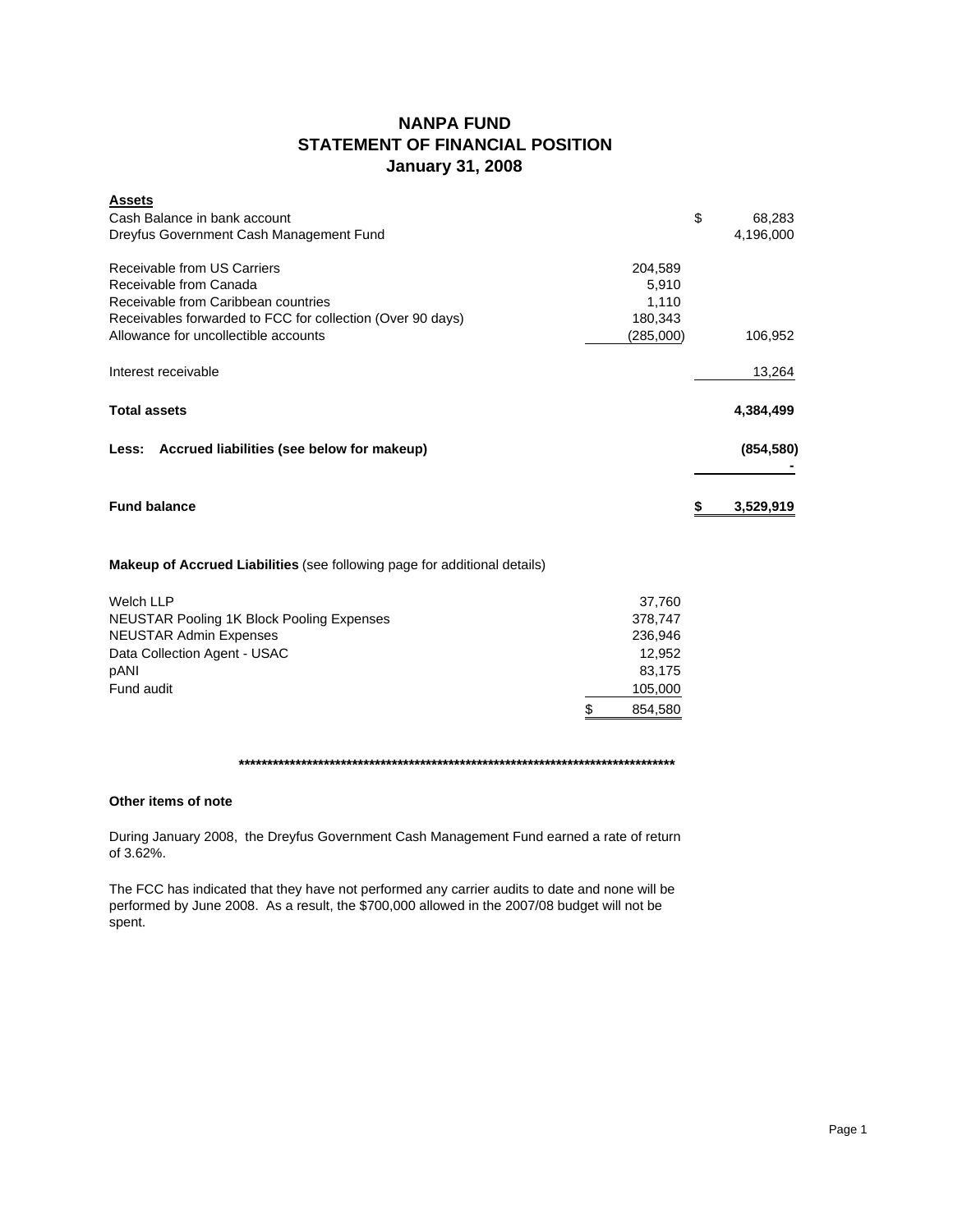#### **NANPA FUND FORECASTED STATEMENT OF CHANGES IN FUND BALANCEJULY 2007 TO JANUARY 2009**

|                                              |            | Actual              |                 | <b>Budgeted</b> |                 |                 |                 |                 |                   |                   | <b>Variance between</b>                        | <b>Estimated</b> |                 |                 |                 |                 |                 |                 |
|----------------------------------------------|------------|---------------------|-----------------|-----------------|-----------------|-----------------|-----------------|-----------------|-------------------|-------------------|------------------------------------------------|------------------|-----------------|-----------------|-----------------|-----------------|-----------------|-----------------|
|                                              |            | July 07 - Dec<br>07 | Jan-08          | Feb-08          | Mar-08          | Apr-08          | May-08          | Jun-08          | <b>Total</b>      | <b>Budget</b>     | forecasted balance at June<br>30/08 and budget | Jul-08           | Aug-08          | Sep-08          | Oct-08          | Nov-08          | Dec-08          | Jan-09          |
| Revenu                                       |            |                     |                 |                 |                 |                 |                 |                 |                   |                   |                                                |                  |                 |                 |                 |                 |                 |                 |
| <b>International Contributions</b><br>Canada | (1)        | 41,371              | 5,910           | 5,910           | 5,910           | 5,910           | 5,911           |                 | 70,922            | 70,922            |                                                | 5,909            | 5,909           | 5,909           | 5,909           | 5,909           | 5,909           | 5,909           |
| Caribbean countries                          | (1)        | 13,970              | $\sim$          | $\sim$          |                 | $\sim$          |                 |                 | 13,970            | 13.949            | 21                                             | 13,849           | $\sim$          | $\sim$          |                 | $\sim$          | $\sim$          | $\sim$          |
| <b>Total International Contributions</b>     |            | 55,341              | 5,910           | 5,910           | 5.910           | 5,910           | 5,911           |                 | 84,892            | 84,871            | 21                                             | 19,758           | 5,909           | 5,909           | 5,909           | 5,909           | 5,909           | 5,909           |
| Domestic Contributions - US carriers         | (1)        | 3,566,799           | 193,088         | 199,777         | 199,777         | 199,777         | 199,777         |                 | 4,558,995         | 4,530,185         | 28,810                                         | 2,354,951        | 199,777         | 199,777         | 199,777         | 199,777         | 199,777         | 199,777         |
| Late filing fees for Form 499A               | (2)        | 7,400(              | 2,700           | $\sim$          |                 | $\sim$          |                 | 115,000         | 104,900           | 115,000           | 10,100                                         | $\sim$           |                 | $\sim$          | $\sim$          | $\sim$          |                 |                 |
| Interest income                              | (3)        | 109,557             | 13,879          | 15,000          | 15,000          | 15,000          | 15,000          | 15,000          | 198,436           | 180,000           | 18,436                                         | 15,000           | 15,000          | 15,000          | 15,000          | 15,000          | 15,000          | 15,000          |
| Total revenue                                |            | 3,724,297           | 210,177         | 220,687         | 220,687         | 220,687         | 220,688         | 130,000         | 4,947,223         | 4,910,056         | 37,167                                         | 2,389,709        | 220,686         | 220,686         | 220,686         | 220,686         | 220,686         | 220,686         |
| <b>Expenses</b>                              |            |                     |                 |                 |                 |                 |                 |                 |                   |                   |                                                |                  |                 |                 |                 |                 |                 |                 |
| <b>NANPA Administration</b>                  | (4), (8)   | 735,414             | 120,893         | 209,297         | 115,385         | 115,385         | 115,385         | 157,064         | 1,568,823         | 1,450,340         | 118,483                                        | 118,842          | 118,842         | 118,842         | 118,842         | 118,842         | 118,333         | 118,333         |
| 1K Block Pooling Administration              | (4), (7)   | 1,388,559           | 189,374         | 189,375         | 189,375         | 189,375         | 189,375         | 189,377         | 2,524,810         | 3,200,000         | 675,190)                                       | 189,375          | 189,375         | 189,375         | 189,375         | 189,375         | 189,375         | 189,375         |
| pANI                                         | (9)        | 429,562)            | 4,285           | $\sim$          |                 | $\sim$          |                 |                 | 433,847)          | 225,000 (         | 658,847)                                       | $\sim$           |                 |                 |                 | $\sim$          |                 |                 |
| <b>Billing and Collection</b>                |            |                     |                 |                 |                 |                 |                 |                 |                   |                   |                                                |                  |                 |                 |                 |                 |                 |                 |
| Welch LLP<br><b>Data Collection Agent</b>    | (4)<br>(5) | 119,400<br>22,930   | 19,900<br>4.247 | 19,900<br>4,667 | 19,900<br>4,667 | 19,900<br>4,667 | 19,900<br>4.667 | 19,900<br>4,667 | 238,800<br>50,512 | 238,800<br>56,000 | 5,488)                                         | 19,900<br>4,667  | 19,900<br>4,667 | 19,900<br>4,667 | 19,900<br>4.667 | 19,900<br>4,667 | 19,900<br>4,667 | 19,900<br>4,667 |
| <b>Annual Operations Audit</b>               | (6)        |                     |                 | $\sim$          |                 | $\sim$          |                 | 30,000          | 30,000            | 30,000            |                                                | $\sim$           |                 |                 |                 | $\sim$          |                 |                 |
| <b>Carrier Audits</b>                        | (10)       |                     |                 |                 |                 |                 |                 |                 | <b>College</b>    | 700,000           | 700,000)                                       |                  |                 |                 |                 |                 |                 |                 |
| Bad debt expense (recovery)                  | (11)       | 133,142             | 55              |                 |                 |                 |                 |                 | 133,197           |                   | 133,197                                        |                  |                 |                 |                 |                 |                 |                 |
| <b>Total expenses</b>                        |            | 1,969,883           | 330,184         | 423,239         | 329,327         | 329,327         | 329,327         | 401,008         | 4,112,295         | 5,900,140         | (1,787,845)                                    | 332,784          | 332,784         | 332,784         | 332,784         | 332,784         | 332,275         | 332,275         |
| Net revenue (expenses)                       |            | 1,754,414 (         | 120,007) (      | 202,552)        | 108,640) (      | 108,640)        | 108,639) (      | 271,008)        | 834,928           | 990,084)          | 1,825,012                                      | 2,056,925        | 112,098)        | 112,098)        | 112,098)        | 112,098)        | 111,589) (      | 111,589)        |
| <b>Opening fund balance</b>                  |            | 1,895,512           | 3,649,926       | 3.529.919       | 3,327,367       | 3.218.727       | 3,110,087       | 3,001,448       | 1,895,512         | 1,990,084         | 94,572)                                        | 2,730,440        | 4,787,365       | 4,675,267       | 4,563,169       | 4.451.071       | 4.338.973       | 2,999,905       |
| <b>Closing fund balance</b>                  |            | 3,649,926           | 3,529,919       | 3,327,367       | 3,218,727       | 3,110,087       | 3,001,448       | 2,730,440       | 2,730,440         | 1,000,000         | 1,730,440                                      | 4,787,365        | 4,675,267       | 4,563,169       | 4,451,071       | 4,338,973       | 4,227,384       | 2,888,316       |
| Fund balance makeup:                         |            |                     |                 |                 |                 |                 |                 |                 |                   |                   |                                                |                  |                 |                 |                 |                 |                 |                 |
| Contingency                                  |            | 1,000,000           | 1,000,000       | 1,000,000       | 1,000,000       | 1,000,000       | 1,000,000       | 1,000,000       | 1,000,000         | 1,000,000         |                                                | 1.000.000        | 1,000,000       | 1,000,000       | 1,000,002       | 1,000,003       | 1.000.004       | 1,000,016       |
| Surplus                                      |            | 2,649,926           | 2,529,919       | 2,327,367       | 2,218,727       | 2,110,087       | 2,001,448       | 1,730,440       | 1,730,440         | <b>Contract</b>   |                                                | 3,787,365        | 3,675,267       | 3,563,169       | 3,451,069       | 3,338,970       | 3,227,380       | 1,888,300       |
|                                              |            | 3.649.926           | 3.529.919       | 3.327.367       | 3,218,727       | 3,110,087       | 3.001.448       | 2.730.440       | 2.730.440         | 1.000.000         |                                                | 4.787.365        | 4.675.267       | 4.563.169       | 4.451.071       | 4.338.973       | 4.227.384       | 2,888,316       |

#### **Assumptions:**

(1) The US carrier contributions for the period from July 2007 to June 2008 is based upon actual billings. 2007/08 International carrier revenue is based on actual. The contributions for July 2008 to January 2009 are estim

**(2)** These fees represent the \$100 late filing fee charged to those companies that do not file the Form 499A by the due date.

**(3)** Interest income projections are estimates

**(4)** The expenses for the NANPA Administration, 1K Block Pooling and Welch LLP are based on contracts in force. NANPA Administration contract expires June 2008.

The expense for NANPA Administration for July 2008 - January 2009 is based on the current contract.

**(5)** The expense for the Data Collection Agent is based on estimate of costs by USAC for the 2007 calendar year.

(6) \$45,000 for 2004/05 and \$30,000 each has been accrued for 2005/06 and 2006/07 fiscal years for the annual operations audit. The contract will be awarded once the FCC approves the award of the contract.

**(7)** The February forecasted amount includes the forecasted monthly billing of \$189,375.

**(8)** The February forecasted amount includes the forecasted monthly billing of \$114,875 plus approved changes orders of \$94,422

(9) The cost for pANI of \$83,175 has been provided for as per approved change order #48. It is to cover the time period from initiation to August 14, 2007. Interim p-ANI administration is now covered under the new Pooling

(10) The budget allowed \$700,000 for 16 carrier audits. The FCC indicated that no audits have been performed or will be before June 2008. The FCC is revising the procurement procedure and are not conducting any audits unti

**(11)** The allowance covers all accounts considered potentially uncollectible at January 31, 2008. This will be covered by the contingency allowance.

#### **Reconciliation of Forecast at June 30, 2008 to Budget**

з.

| Budgeted fund balance at June 30/08 - contingency                            | 1000000    |
|------------------------------------------------------------------------------|------------|
| Shortfall in fund incurred between budget period (March 2007) and June 2007  | (94.572)   |
| Additional billings in July 2007 to January 2008                             | 28,831     |
| Late filing fees (reversal) for Form 499A - 2006                             | (10, 100)  |
| Additional interest earned to date over budget                               | 18,436     |
| Adjustment to June NANP Admin estimate to actual                             | 7,000      |
| NANP Admin change orders#6 - 14 not budgeted for                             | (125, 483) |
| Data Collection fees - Adjust March 2007 to January 2008 estimates to actual | 5,488      |
| Bad debts not budgeted for                                                   | (133, 197) |
| Annual operations audit - 2005, 2006 and 2007 not performed yet              |            |
| Unexpended budget for carrier audits not performed in 2006/07 budget year    | 700,000    |
| Adjustment of interim p-ANI costs to actual (over budgeted) based on CO#48   | 433.847    |
| p-ANI costs included in Pooling contract - not a separate item as budgeted   | 225,000    |
| Change order #46 cancelled, adjustments to CO #44,47,49 and 51 from budgeted | 35,039     |
| Pooling Change Order #51 not budgeted                                        | (16, 987)  |
| Adjustment for Pooling based on actual contract from mid August to June 30th | 763,212    |
| Adjustment to April to mid August 2007 Pooling bill estimates to actual      | 218,635    |
| Pooling - award fee                                                          | (9,056)    |
| Pooling - merit bonus re old contract (Jan 1/07 to August 14/07)             | (183, 805) |
| Pooling - Fixed fee re old contract (Jan 1/07 to August 14/07)               | (131, 848) |
| Forecasted Fund balance at June 30/08                                        | 2,730,440  |